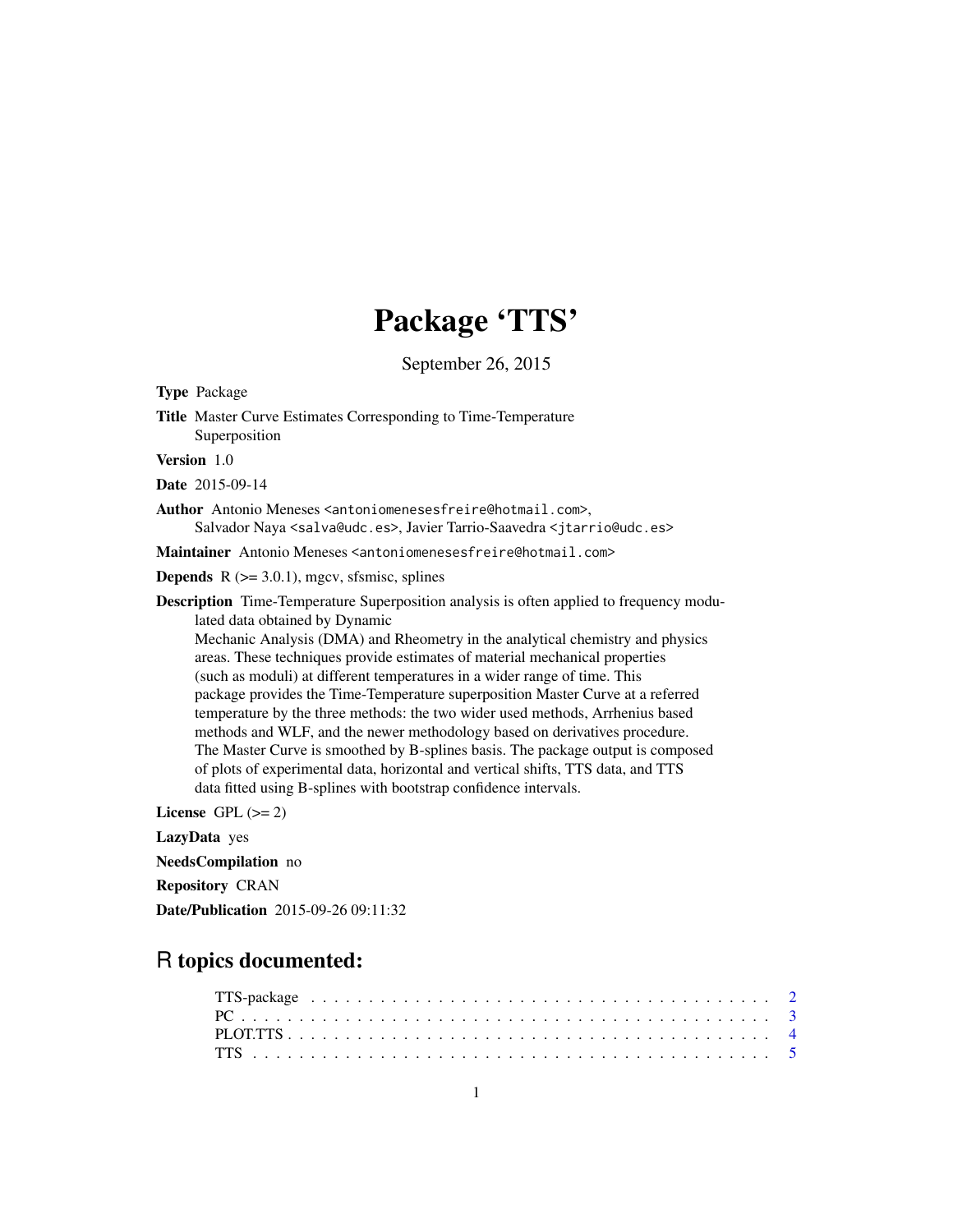<span id="page-1-0"></span>**Index** [9](#page-8-0)

TTS-package *Estimates of material properties by Time-Temperature Superposition (TTS) analysis*

## Description

TTS analysis is often applied to frequency modulated data obtained by Dynamic Mechanic Analysis (DMA) and Rheometry in the analytical chemistry and physics areas. These techniques provide estimates of material mechanical properties (such as moduli) at different temperatures in a wider range of time. This package provides the Time-Temperature superposition Master Curve at a referred temperature by the three methods: the two wider used methods, Arrhenius based methods and WLF, and the newer methodology based on derivatives procedure. The Master Curve is smoothed by B-splines basis. The package output is composed of plots of experimental data, horizontal and vertical shifts, TTS data, and TTS data fitted using B-splines with bootstrap confidence intervals.

# Details

| Package: | TTS          |
|----------|--------------|
| Type:    | Package      |
| Version: | 1.0          |
| Date:    | 2015-09-14   |
| License: | $GPL \geq 2$ |

The main functions and data frame are TTS, PLOT.TTS and PC

# Author(s)

Antonio Meneses <antoniomenesesfreire@hotmail.com>, Salvador Naya <salva@udc.es> and Javier Tarrio-Saavedra <jtarrio@udc.es>

Maintainer: Antonio Meneses <antoniomenesesfreire@hotmail.com>

#### References

Naya, S., Meneses A., Tarrio-Saavedra, J., Artiaga R., Lopez-Beceiro, J. and Gracia-Fernandez C. (2013) New method for estimating shift factors in time-temperatura superposition models. Journal of Thermal Analysis and Calorimetry. ISSN 1388-6150. DOI 10.1007/s10973-013-3193-1.

Williams, M. L. (1964) Structural analysis of Viscoelastic materials. AIAA Journal, 785-808.

Zou, J., You F., Su L., Yang Z., Chen G. and Guo S. (2011). Failure Mechanism of Time-Temperature Superposition for Poly(vinyl chloride)/Dioctylphthalate (100/70) System. DOI 10.1002/app.35113.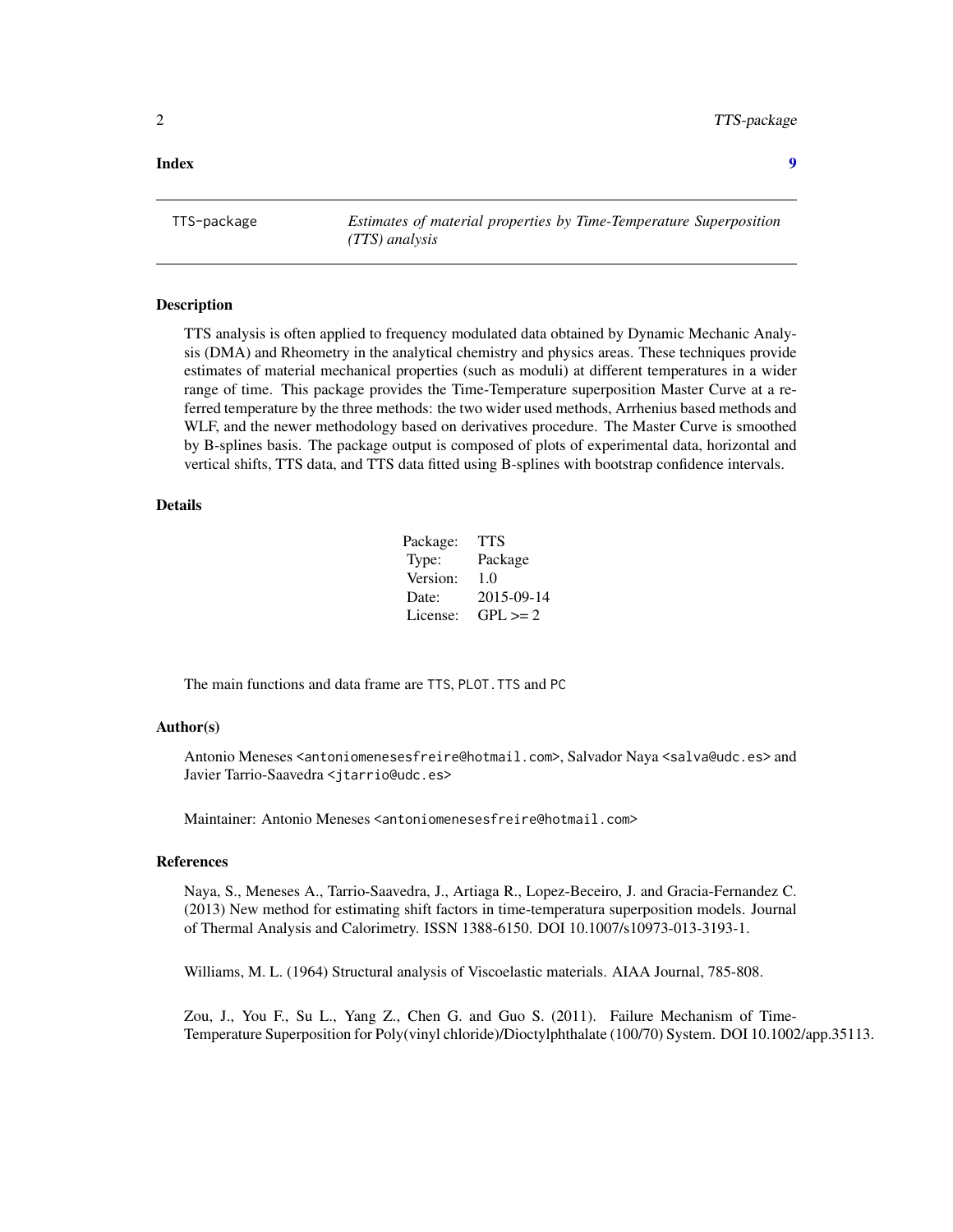<span id="page-2-0"></span> $PC$  3

Ferry J.D. (1980) Viscoelastic Properties of Polymers, Wiley: New York.

Artiaga R., Garcia A. Fundamentals of DMA. In: 'Thermal analysis. Fundamentals and applications to material characterization' (ed.: Artiaga R.) Publicaciones de la Universidade da Coruna, A Coruna, Spain, 183-206 (2005).

Chartoff R.P., Menczel J.D., Dillman S.H. Dynamic mechanical analysis (DMA). In: 'Thermal analysis of polymers. Fundamentals and applications' (eds.: Menczel J.D., Prime R.B.) Wiley, San Jose, 387-496 (2009).

PC *Dataset obtained from polycarbonate (polymer) tests using Dynamic Mechanical Analysis (DMA)*

# Description

PC contains 49 rows and 3 columns.

#### Format

This data frame is composed of the following columns:

- log10.frequency It accounts for seven different frequencies (rad/s) in logarithmic scale for each temperature (overall 49).
- log10.module It accounts for seven different storage modulus, E' (Pa), in base-ten logarithmic scale for each temperature (overall 49).
- temperature Seven different temperaturas: 147, 148, 149, 150, 151, 152, 153 degrees celsius, each one with the corresponding seven values of frequency and storage modulus (overall 49).

# Details

The dataset corresponds to the storage modulus viscoelastic property of different specimens of polycarbonate (PC) and obtained by DMA using TA Instruments Q800 (Naya et al., 2013).

#### Source

Naya, S., Meneses A,. Tarrio-Saavedra, J,. Artiaga R., Lopez-Beceiro, J. and Gracia-Fernandez C. (2013) New method for estimating shift factors in time-temperatura superposition models. Journal of Thermal Analysis and Calorimetry. ISSN 1388-6150. DOI 10.1007/s10973-013-3193-1.

#### Examples

data(PC)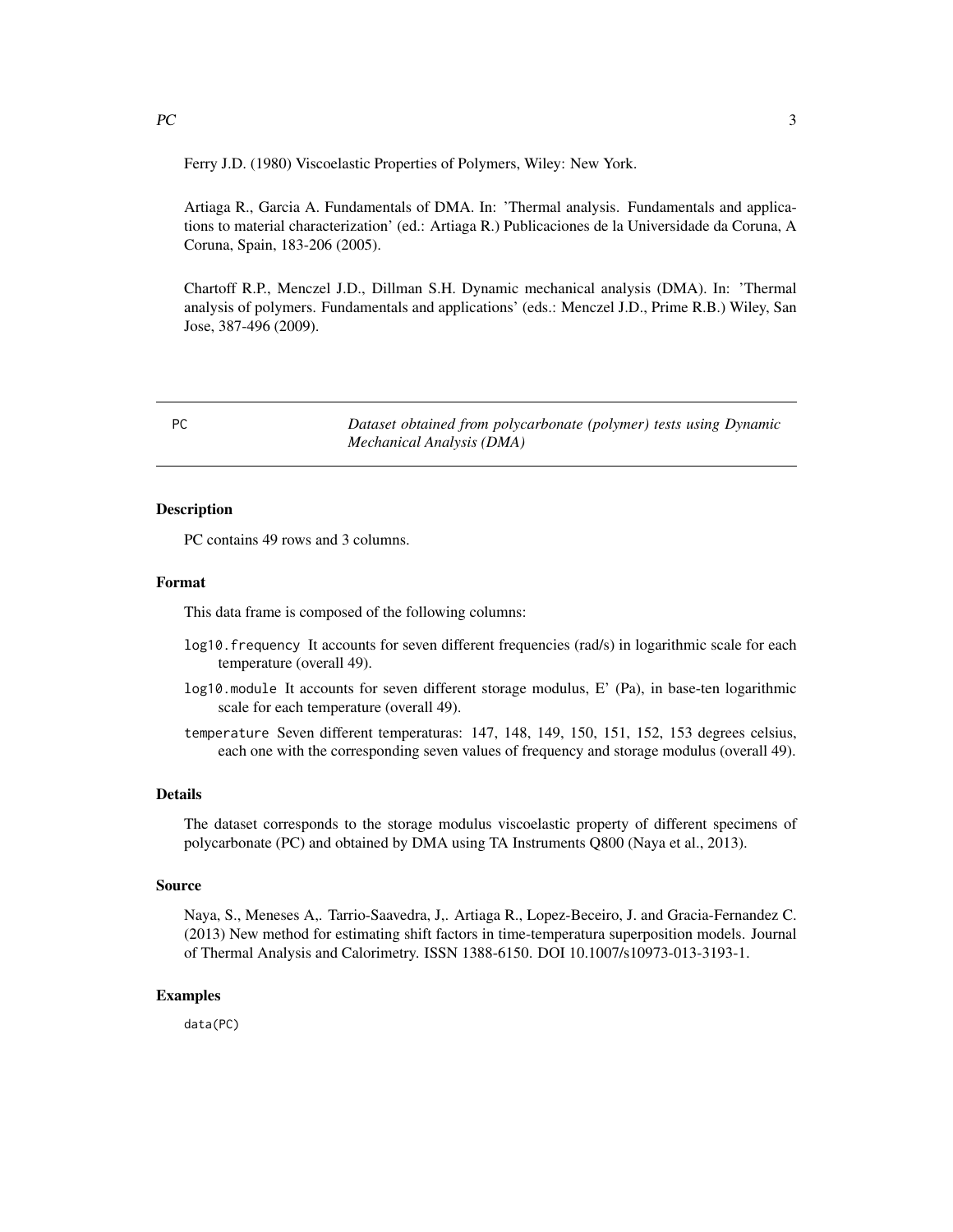<span id="page-3-0"></span>

# Description

Plots of TTS results: experimental data, horizontal and vertical shifts, TTS data, TTS Master Curve fitting with B-Splines and bootstrap confidence intervals are deployed.

# Usage

PLOT.TTS(x)

# Arguments

x TTS object.

# Details

TTS plots are performed from the outputs of TTS function: data, aT, bT, TTS.data, TTS.gam y residuals.

# Value

The following values are returned:

| PLOT.data()      | Generic function to plot the experimental data. By default log10, module versus<br>$log10$ . frequency.                                              |
|------------------|------------------------------------------------------------------------------------------------------------------------------------------------------|
| PLOT.aT()        | Generic plot of the horizontal shifts corresponding to each curve (modulus ver-<br>sus frequency) obtained on temperature.                           |
| PLOT.bT()        | Generic plot of the vertical shifts corresponding to each curve (modulus versus<br>frequency) obtained on temperature.                               |
| PLOT.TTS.data()  |                                                                                                                                                      |
|                  | Generic plot of the experimental data horizontally and vertically shifted with<br>respect to a the curve corresponding to the reference temperature. |
| PLOT. TTS. gam() | Generic plot of the Master Curve B-splines estimation with bootstrap confidence<br>intervals at 95 per cent.                                         |
| PLOT,res()       | Generic plot of the residuals of Master Curve B-splines fitting.                                                                                     |

# Author(s)

Antonio Meneses <antoniomenesesfreire@hotmail.com>, Salvador Naya <salva@udc.es> and Javier Tarrio-Saavedra <jtarrio@udc.es>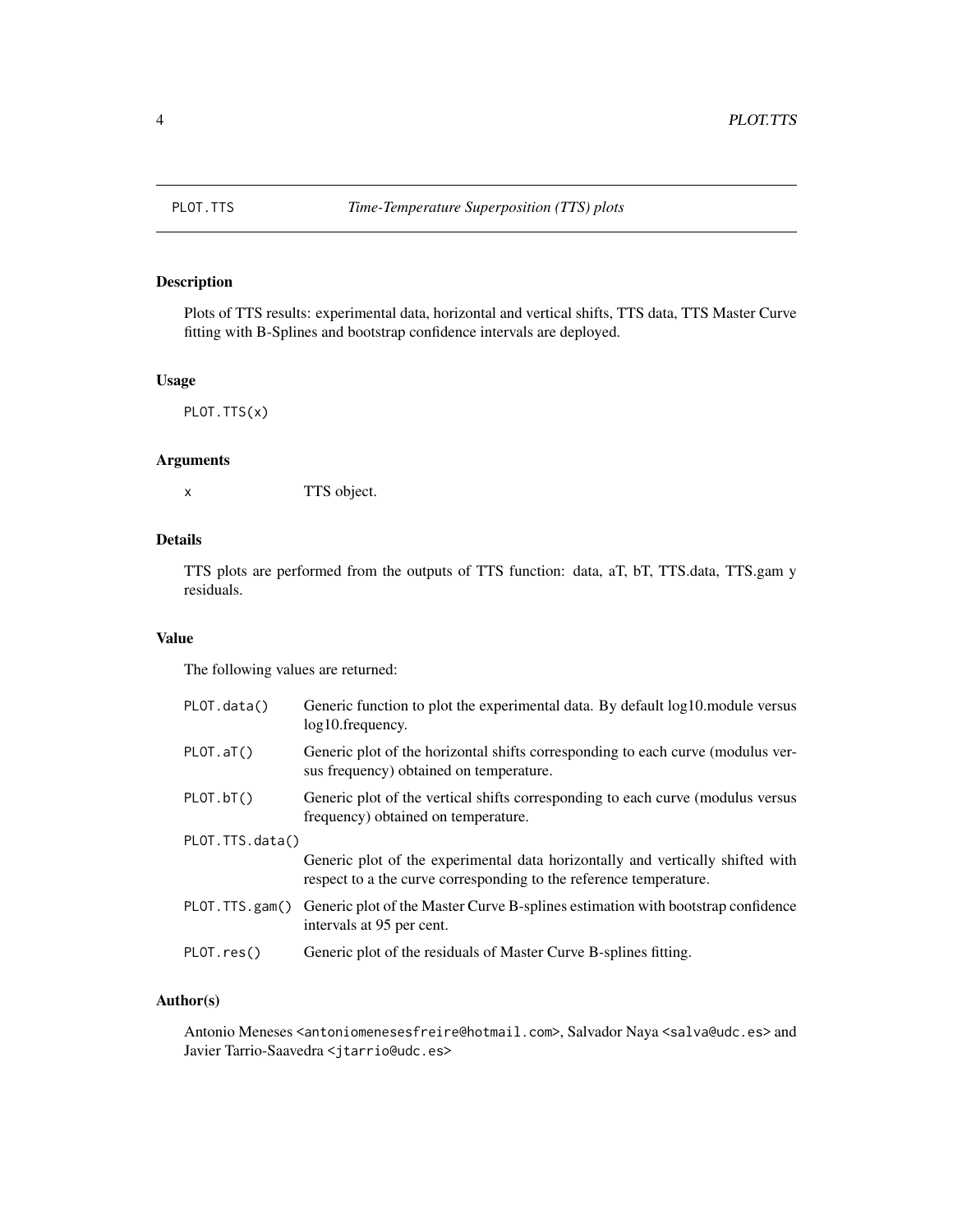# References

Naya, S., Meneses A., Tarrio-Saavedra, J., Artiaga R., Lopez-Beceiro, J. and Gracia-Fernandez C. (2013) New method for estimating shift factors in time-temperatura superposition models. Journal of Thermal Analysis and Calorimetry. ISSN 1388-6150. DOI 10.1007/s10973-013-3193-1.

Williams, M. L. (1964) Structural analysis of Viscoelastic materials. AIAA Journal, 785-808.

Artiaga R., Garcia A. Fundamentals of DMA. In: 'Thermal analysis. Fundamentals and applications to material characterization' (ed.: Artiaga R.) Publicaciones de la Universidade da Coruna, A Coruna, Spain, 183-206 (2005).

# Examples

```
## TTS object applied to PC dataset.
data(PC)
Derive <- TTS(PC)
x <- Derive
## Generic plots for TTS analysis
PLOT \leq- PLOT. TTS(x)names(PLOT)
##[1] "PLOT.data" "PLOT.aT" "PLOT.bT" "PLOT.TTS.data"
##[5] "PLOT.TTS.gam" "PLOT.res"
## Generic plots of: data, aT, bT, TTS.data, TTS.gam and res
PLOT$PLOT.data(main="PLOT: Data",xlab="log10.Frequency (rad/s)",
              ylab="log10.E'(Pa)")
PLOT$PLOT.aT(main="PLOT: horizontal translation factors",
               xlab="Temperature", ylab="aT")
PLOT$PLOT.bT(main="PLOT: vertical translation factors",
               xlab="Temperature",ylab="bT")
PLOT$PLOT.TTS.data(xlab="log10.Frequency (rad/s)",
               ylab="log10.E'(Pa)")
PLOT$PLOT.TTS.gam( xlab="log10.Frequency (rad/s)",
                ylab = "log10.E'(Pa)",
     main = "Fitted gam, Bootstrap confidence intervals",
     sub = "Reference temperature = 150 degrees celsius")
PLOT$PLOT.res(main="TTS: gam residual", xlab="Fitted",
                 ylab="Standardized residuals")
```
TTS *Time-Temperature Superposition (TTS) analysis*

## Description

The Master Curve at a specific temperature is estimated using Time-Temperature Superposition (TTS) procedures. The Master Curve means the variation of a specific viscoelastic property of the selected material depending on time or frequency. TTS procedures provide the viscoelastic property variation at the selected temperature in a wider interval of time or frequency than in the experimental

# <span id="page-4-0"></span>TTS 5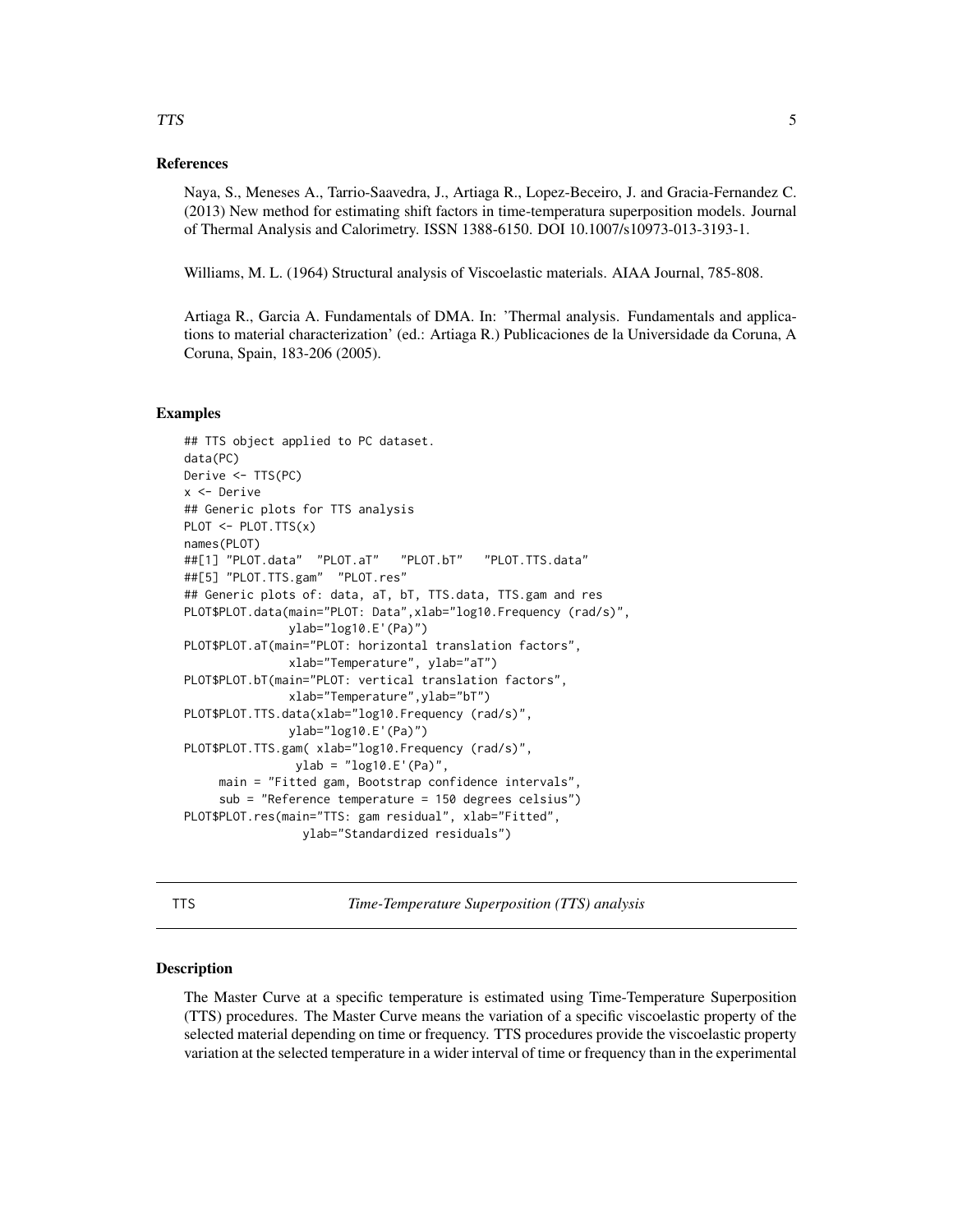case. The Master Curve is estimated for each selected reference temperaure using TTS procedures. Three TTS methodologies are implemented in this package: the two wider used methods, Arrhenius based methods and WLF, and the newer methodology based on derivatives procedure. The Master Curve is smoothed by B-splines basis.

# Usage

```
TTS(x, reference.temperature = 150, n = 100, nB = 100,
 method = c("derived", "WLF", "Arrhenius"))
```
# Arguments

| $\mathsf{x}$          | Matrix or data frame composed of three columns: a numeric column vector with                                                                     |
|-----------------------|--------------------------------------------------------------------------------------------------------------------------------------------------|
|                       | the experimental frequencies (in logarithmic scale, base-ten), the modulus (E'                                                                   |
|                       | or G') base-ten logarithm vector and, finally the corresponding temperatures                                                                     |
|                       | vector.                                                                                                                                          |
| reference.temperature |                                                                                                                                                  |
|                       | Value of the selected reference temperatura at which the Master Curve of mod-<br>ulus will be obtained, the default value of temperature is 150. |
| n                     | Number of partitions in the frequency domain in order to fit the B-spline basis.<br>The default value is 100.                                    |
| nB                    | Number of bootstrap replicates to estimate confidence intervals of master curve<br>fitting. The default is 100.                                  |
| method                | A string vector composed of one of the following options: "derived" (by default),<br>"WLF" and "Arrhenius".                                      |

#### Details

El New method for estimating shift factors in time-temperatura superposition models (Naya et al., 2013) opens the possibility to perform the TTS function. The horizontal and vertical shifts are calculated. Namely, the different methods are differenciated due to the expression for estimating the horizontal shifts, aT. The "derivated" method is based on the application of horizontal shifts to the moduli derivatives (depending on the frequency) and thus obtaining the Master Curve at the selected temperature:

 $(dE')/dx(x+aT)$  ->  $(dE')/dx(x)$ 

WLF method is defined by the parametric expression:

 $Log10(aT) = -C1*(T-To)/(C2+(T-To))$ 

Where C1 and C2 are constants to be estimated, T is the temperature and To the reference temperature.

Arrhenius method is defined by the parametric expression: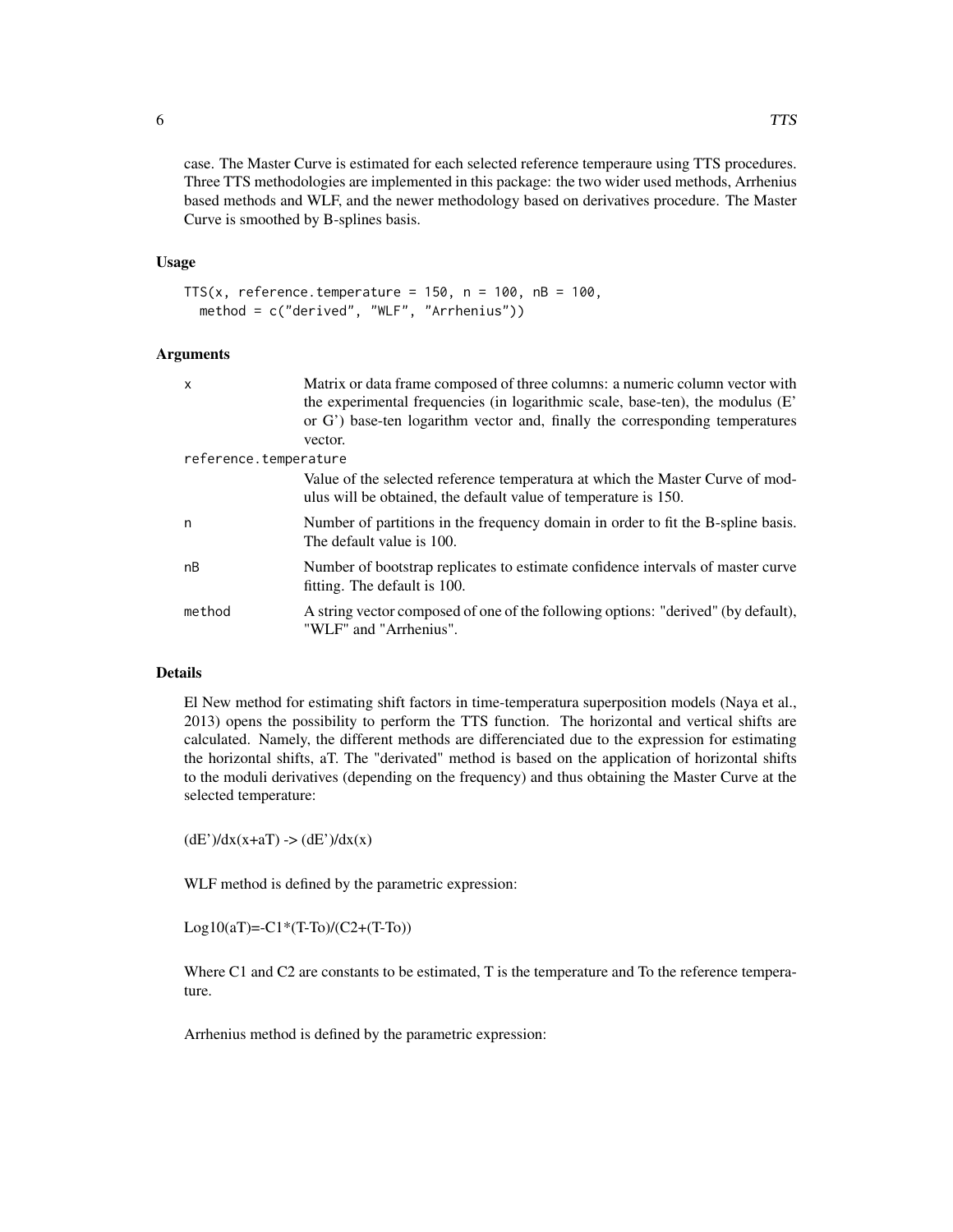# Log10(aT)=Ea\*((1/T)-(1/To))\*log10(2.718282)/R

Where Ea is the activation energy,  $R = 8.314$  J/mol is the universal gas constant, T is the absolute temperature (Kelvin degrees), and To the reference temperature (Celsius degrees).

The vertical shifts, bT, are calculated taking into account the vertical distance between the moduli curves.

# Value

The function returns a list composed of the following outputs:

| data      | Input experimental data.                                                                                                                              |
|-----------|-------------------------------------------------------------------------------------------------------------------------------------------------------|
| aT        | Numerical vector of horizontal shifts between the modulus curves.                                                                                     |
| bT        | Numerical vector of vertical shifts between the modulus curves.                                                                                       |
| TTS.data  | Master Curve Data frame defined by three columns: log10frequency, log10module<br>and temperature.                                                     |
| ref.temp  | Reference temperature value.                                                                                                                          |
| TTS.gam   | Data frame of the Generalized Additive Model with B-splines (GAM) estimate<br>of the Master Curve. It contains two columns: frequency and Prediction. |
| I.lower   | Lower limit of bootstrap confidence interval corresponding to the estimated B-<br>splines Master Curve.                                               |
| I.upper   | Upper limit of bootstrap confidence interval corresponding to the estimated B-<br>splines Master Curve.                                               |
| residuals | Residuals corresponding to the GAM with B-splines Master Curve fitting.                                                                               |
|           |                                                                                                                                                       |

## Author(s)

Antonio Meneses <antoniomenesesfreire@hotmail.com>, Salvador Naya <salva@udc.es> and Javier Tarrio-Saavedra <jtarrio@udc.es>

# References

Naya, S., Meneses A., Tarrio-Saavedra, J., Artiaga R., Lopez-Beceiro, J. and Gracia-Fernandez C. (2013) New method for estimating shift factors in time-temperatura superposition models. Journal of Thermal Analysis and Calorimetry. ISSN 1388-6150. DOI 10.1007/s10973-013-3193-1.

Williams, M. L. (1964) Structural analysis of Viscoelastic materials. AIAA Journal, 785-808.

Artiaga R., Garcia A. Fundamentals of DMA. In: 'Thermal analysis. Fundamentals and applications to material characterization' (ed.: Artiaga R.) Publicaciones de la Universidade da Coruna, A Coruna, Spain, 183-206 (2005).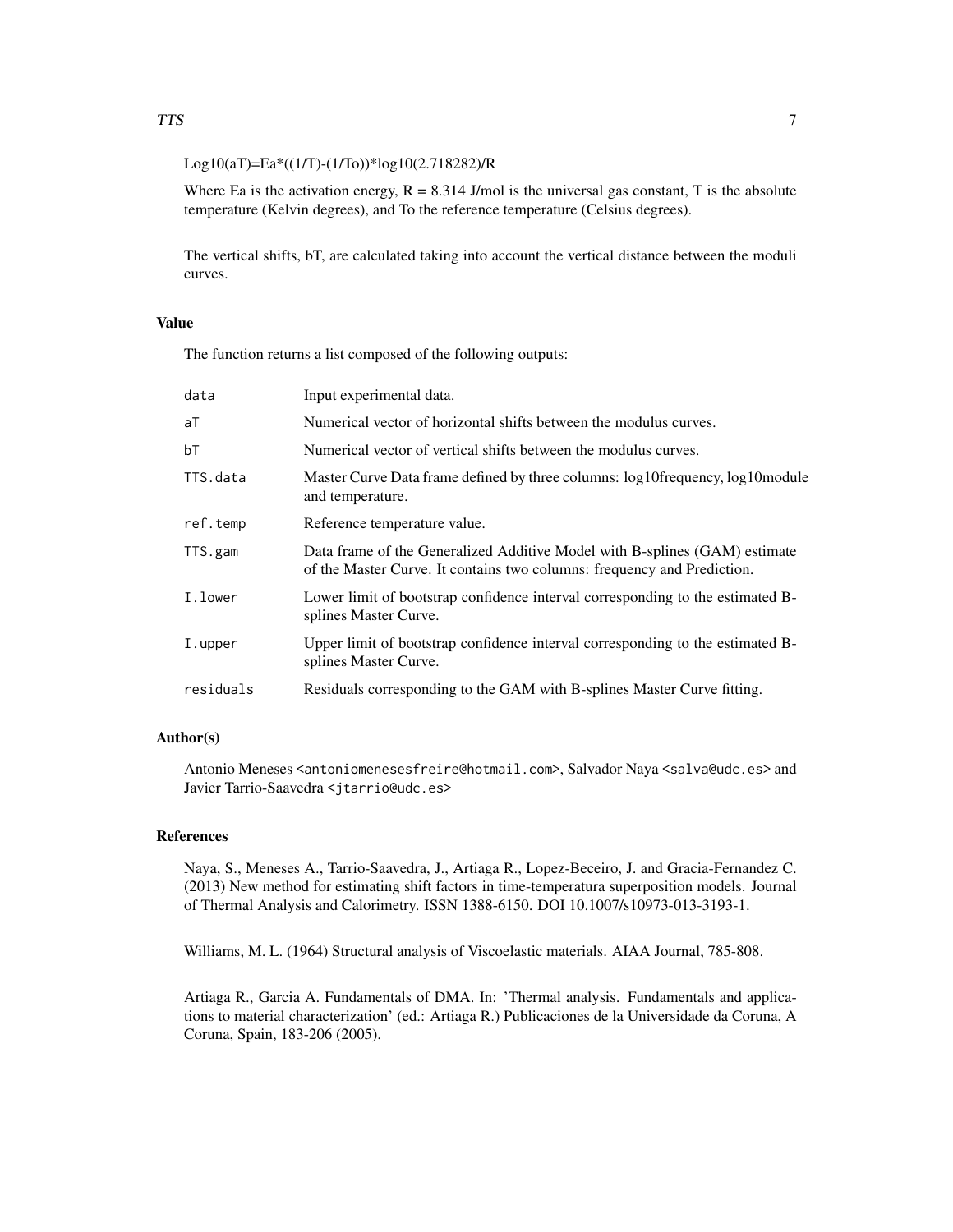# Examples

```
## Polycarbonate dataset
data(PC)
x < -PC## TTS function applied to polycarbonate.
derive <- TTS(x,reference.temperature=150, method=c("derived","WLF",
              "Arrhenius"))
names(derive)
##[1] "data" "aT" "bT" "TTS.data" "ref.temp" "TTS.gam"
##[7] "I.lower" "I.upper" "residuals"
## Horizontal shifts vector of modulus versus frequency curves.
derive$aT
## Reference temperature
derive$ref.temp
```